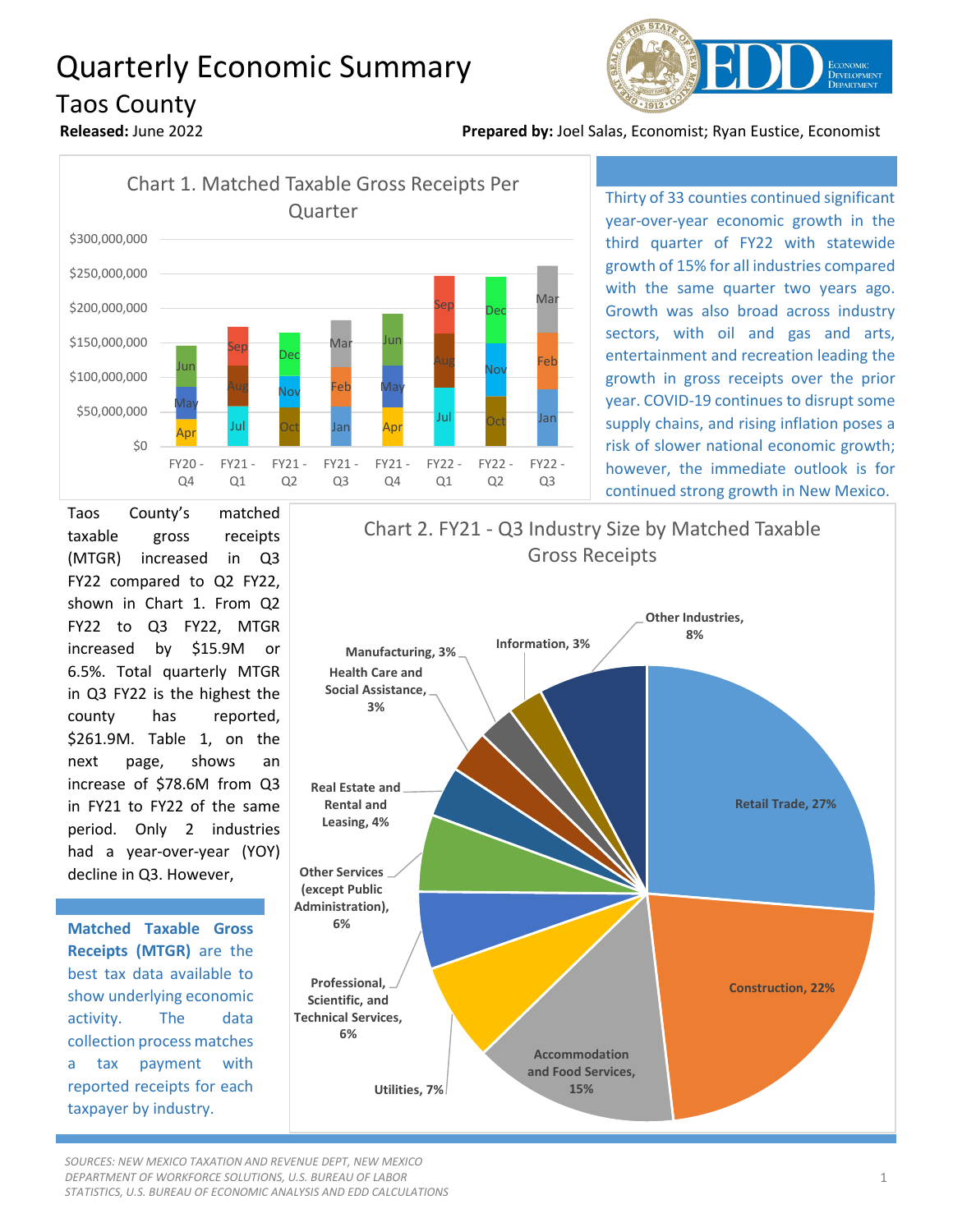## Quarterly Economic Summary Taos County



## **Table 1. FY22 - Q3 Matched Taxable Gross Receipts by Industry**

| <b>Industries</b>                                     | <b>FY22 - Q3</b>       |     | YOY Growth    | YOY % Change |              | 2-Year % Change |      |        |
|-------------------------------------------------------|------------------------|-----|---------------|--------------|--------------|-----------------|------|--------|
| Accommodation and Food Services                       | \$<br>38,456,948       | \$  | 15,385,137    |              | 67%          |                 |      | 33%    |
| Administrative/Support & Waste Management/Remediation | \$<br>4,053,748        | Ŝ.  | 990,852       |              | 32%          |                 | 119% |        |
| Agriculture, Forestry, Fishing, and Hunting           | \$<br>366,896          | S.  | 94,872        |              | 35%          |                 | 143% |        |
| Arts, Entertainment, and Recreation                   | \$<br>3,472,612        | Ŝ.  | 291,120       |              | 9%           |                 |      | 45%    |
| Construction                                          | 57,786,103             | S.  | 20,939,492    |              | 57%          |                 |      | 51%    |
| <b>Educational Services</b>                           | 676,044                | S   | (30, 358)     |              | $-4%$        |                 |      | 10%    |
| Finance and Insurance                                 | \$<br>734,652          | Ŝ.  | 65,076        |              | 10%          |                 |      | 11%    |
| <b>Health Care and Social Assistance</b>              | \$<br>8,031,967        | -S  | 1,257,869     |              | 19%          |                 |      | $-10%$ |
| Information                                           | \$<br>6,643,852        | -\$ | 1,903,991     |              | 40%          |                 |      | $-22%$ |
| Management of Companies and Enterprises               | \$<br>$(2,343,896)$ \$ |     | (1, 284, 857) |              | $-121\%$ N/A |                 |      |        |
| Manufacturing                                         | $6,751,119$ \$         |     | 1,661,661     |              | 33%          |                 |      | 51%    |
| Mining, Quarrying, and Oil and Gas Extraction         | 17,230                 | -S  | 17,230 N/A    |              |              | N/A             |      |        |
| Other Services (except Public Administration)         | \$<br>14,413,871       | -S  | 4,860,388     |              | 51%          |                 |      | 55%    |
| Professional, Scientific, and Technical Services      | \$<br>14,477,438       | S.  | 4,735,839     |              | 49%          |                 |      | 36%    |
| <b>Public Administration</b>                          | 2,116                  | -S  | $2,116$ N/A   |              |              | N/A             |      |        |
| Real Estate and Rental and Leasing                    | \$<br>9,474,432        | -S  | 2,231,536     |              | 31%          |                 |      | 76%    |
| Retail Trade                                          | \$<br>69,395,020       | S.  | 17,270,534    |              | 33%          |                 |      | 60%    |
| <b>Transportation and Warehousing</b>                 | \$<br>297,544          | Ŝ.  | 80,285        |              | 37%          |                 |      | $-43%$ |
| Unclassified Establishments                           | 4,768,706              | S.  | 4,207,996     |              | 750%         |                 | 485% |        |
| Utilities                                             | 18,354,158             | -S  | 2,079,834     |              | 13%          |                 |      | 27%    |
| <b>Wholesale Trade</b>                                | \$<br>$5,975,203$ \$   |     | 1,875,476     |              | 46%          |                 | 125% |        |
| <b>All Industries</b>                                 | \$<br>261,858,901      | -S  | 78,574,788    |              | 43%          |                 |      | 44%    |

the management of companies and enterprises sector reported a negative amount in Q3 of both FY21 and FY22, which may be due to corrections or misreporting by businesses.

Year-to-date annual gross receipts tax (GRT) revenue collections for FY22 are nearly surpassing those of FY21 with one full quarter remaining. GRT revenue collections increased by \$1.1M, or 33.3%, from Q2 FY22 to Q3 FY22, shown in Chart 4. Q3 FY22 had YOY growth of \$2.1M or 86.5%.



*SOURCES: NEW MEXICO TAXATION AND REVENUE DEPT, NEW MEXICO DEPARTMENT OF WORKFORCE SOLUTIONS, U.S. BUREAU OF LABOR STATISTICS, U.S. BUREAU OF ECONOMIC ANALYSIS AND EDD CALCULATIONS*